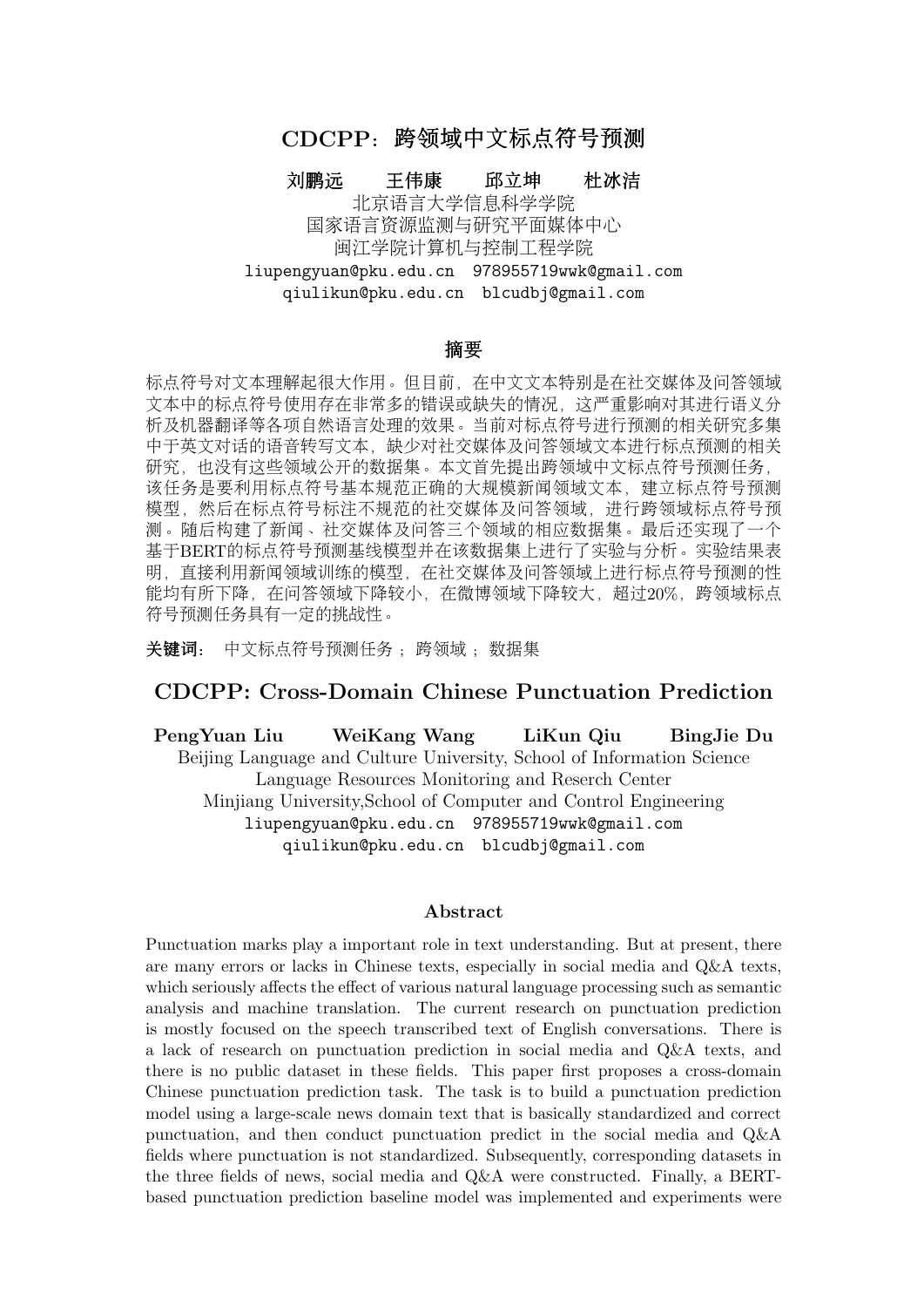performed on this dataset. The experimental results show that directly using the model trained in the news field, the performance of punctuation prediction in the social media and Q&A fields has decreased, and the decrease in the Q&A field is small, and the decrease in the Weibo field is large, exceeding 20% . Cross-domain punctuation prediction task has certain challenges.

Keywords: Chinese Punctuation Prediction Task , Cross-Domain , Dataset

1 引言<br>汉语书面语中,标点符号有着不可或缺的地位。 汉语书面语中,标点符号有着不可或缺的地位。《辞海》<sup>[0](#page-1-0)</sup>中把标点解释为"书面语里用来<br>停顿,语调以及语词的性质和作用的符号,是书面语的有机组成部分"。它可以帮助人们 表示停顿、语调以及语词的性质和作用的符号,是书面语的有机组成部分"。它可以帮助人们<br>确切地表达用相感情和理解书面语言。近年来,随差社交棋体领域(加微博)及问答领域(加 确切地表达思想感情和理解书面语言。近年来,随着社交媒体领域(如微博)及问答领域(如 百度知道)及应用(如问答机器人)的活跃兴起,对社交媒体及问答领域文本的处理变得愈来 <sup>愈</sup>重要。但这两类文本常常出现标点符号使用错误、缺失[甚](#page-1-2)至完全不使用标点符号的情况。 <sup>图</sup>1是标点符号标注错误及正确实例对语义分析[1](#page-1-1)及机器翻译2影响的对比。其中:c及c'分别为<sup>百</sup> <sup>度</sup>知道[3](#page-1-3)中的实例及人工对其进行标点重新标注后的文本;e及e'是分别对c及c'用谷歌翻译的<sup>结</sup> 果; s及s'是对两个中文文本分别利用LTP平台进行语义依存标注的结果(限于篇幅, 仅截取了 <sup>部</sup>分)。对比英文译文,可见标点符号错误不但引起局部翻译错误,也影响整句的翻译质量。 <sup>对</sup>比语义依存自动分析的结果,出现标点错误的地方,均导致自动语义分析标注的结果产生 <sup>错</sup>误。我们还随机抽取了新浪微博文本100条并对其中的标点符号进行了人工排查,发现其<sup>中</sup> <sup>有</sup>82条标点符号缺失或使用错误。这将对NLP任务的处理如句法分析、语义分析及机器翻译等 <sup>各</sup>项自然语言处理任务的效果带来产生很大影响。为社交媒体及问答等领域中的文本标注正<sup>确</sup> <sup>的</sup>标点符号,具有较高的意义和应用价值。

标点符号预测 (Punctuation Prediction, PP) 或标点符号恢复 (Punctuation Restoration,PR)指利用计算机对无标点文本进行标点预测,使得预测之后的文本符合自身语义和<sup>标</sup> <sup>点</sup>使用规范。因为语音识别出的序列中没有标点符号,故而标点符号预测相关研究工作集中<sup>在</sup> <sup>语</sup>音识别领域,主要是面向对话领域的语音转写文本进行标点符号预测[\(Beeferman et al., 1998;](#page-0-0) [Liu et al., 2006;](#page-0-0) [Lu and Ng, 2010;](#page-0-0) [Peitz et al., 2011;](#page-0-0) Tilk and Alumäe, 2015)。目前常用公开的 数据集为IWSLT[\(Federico et al., 2012\)](#page-0-0),是^ 对语音领域的英文文本。迄今为止,尚无公开的 <sup>社</sup>交媒体领域相关数据集,这对在该领域进行标点符号预测进行研究产生很大限制。由于社<sup>交</sup> <sup>媒</sup>体及问答领域文本中标点符号缺失或使用错误较多,直接利用社交媒体及问答领域文本进<sup>行</sup> 模型训练再进行自动标点符号预测意义不大,而人工标注一个大规模社交媒体及问答领域标<sup>点</sup> 符号预测数据集又非常费时费力。与此同时,新闻领域中的文本,标点符号用法基本规范,<sup>可</sup> 认为是标点符号使用正确的实例, 建立PP/PR 任务的数据集较为容易, 但面向新闻领域文本 <sup>进</sup>行标点符号预测,应用价值较低。

<sup>基</sup>于以上现状,本文提出跨领域中文标点符号预测任务,该任务是要利用标点符号基本<sup>规</sup> <sup>范</sup>正确的大规模新闻领域文本,建立标点符号预测模型,然后在标点符号标注不规范的社交<sup>媒</sup> <sup>体</sup>及问答领域,进行跨领域标点符号预测。本文构建了新闻、社交媒体及问答三个领域的数<sup>据</sup> <sup>集</sup>[4](#page-1-4)。在新闻领域,提供了测试集,共10000条。新闻领域的文本较容易获得,且标点符号使用 <sup>非</sup>常规范,因此在大规模新闻文本上进行训练并进行标点符号预测,可视为各种方法在其他领 <sup>域</sup>预测性能的上限(upper bound)。在社交媒体和问答领域,本文分别提供了人工标注的<sup>测</sup> 试集各1200条。除测试集外,本任务没有提供(但不禁止使用)社交媒体和问答领域这两个目 <sup>标</sup>领域内的任何数据。

<sup>为</sup>对本任务及数据集进行初步评估,鉴于近年来预训练语言模型BRET(Bidirectional Encoder Representation from Transformers)[\(Devlin et al., 2018\)](#page-0-0)在NLP领域各项任务中的优<sup>良</sup>

<span id="page-1-0"></span> $^{0}$ http://chlb.cishu.com.cn/

<span id="page-1-2"></span> ${}^{2}$ 采用谷歌翻译:https://translate.google.cn<br> ${}^{3}$ http://zhidao.baidu.com

<sup>c</sup> <sup>2020</sup> <sup>中</sup>国计算语言学大<sup>会</sup>

<sup>根</sup>据《Creative Commons Attribution 4.0 International License》许可出版

<span id="page-1-1"></span><sup>&</sup>lt;sup>1</sup>采用哈工大语言技术LTP平台:http://ltp.ai/index.html<br><sup>2</sup>采用谷歌翻译:https://translate.google.cn

<span id="page-1-3"></span><sup>3</sup>http://zhidao.baidu.com

<span id="page-1-4"></span><sup>4</sup>https://github.com/NLPBLCU/Cross-Domain-Chinese-Punctuation-Prediction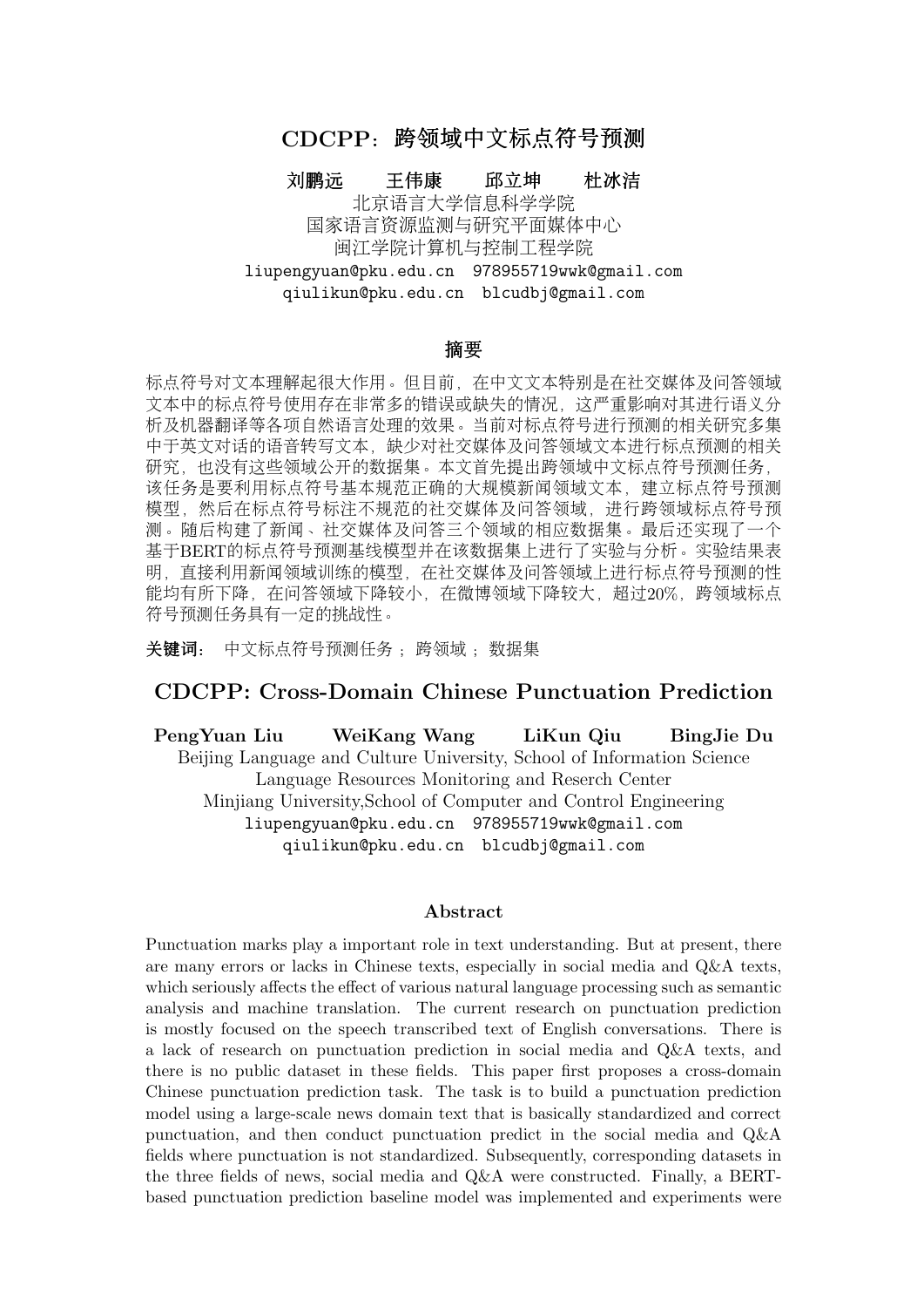

Figure 1: <sup>标</sup>点符号标注错误对依存语义分析及机器翻译结果的影响。其中c及c'分别为<sup>百</sup> <sup>度</sup>知道中的实例及人工对其进行标点重新标注后的文本。e及e'是分别对c及c'用谷歌翻译的<sup>结</sup> <sup>果</sup>。s及s'是分别对c及c'利用LTP平台进行语义依存标注的结果,限于篇幅,仅截取了部分。

<sup>表</sup>现,我们实现了一个基于BERT的序列标注模型作为数据集的基线模型,同时还使用了Focal Loss[\(Lin et al., 2017\)](#page-0-0)作为训练过程中的损失函数来缓解类别不平衡问题。在本数据集上的实验 <sup>结</sup>果表明,直接利用新闻领域训练的模型,在社交媒体及问答领域上进行标点符号预测的性<sup>能</sup> <sup>均</sup>有有所下降,特别是在微博领域下降较大,跨领域标点符号预测任务具有一定的挑战性。

# 2 数据集构建

# 2.1 <sup>数</sup>据准备

<sup>新</sup>闻领域选择人民日报2018年全年语料。该语料共574332条文本。我们首先按照本文标<sup>点</sup> 符号标签表(见第三小节中的表3)对该文本进行处理: 去除无关的一些噪音标点和符号, 对 <sup>标</sup>点进行全半角和重复的符号归一化处理,再将冒号替换为逗号,将感叹号和省略号替换为<sup>句</sup> <sup>号</sup>。然后,在该语料中随机抽取10000条作为测试集,另随机抽取100000条作为训练集。

<sup>社</sup>交媒体领域选择新浪微博[5](#page-2-0),新浪微博是目前中文影响力最大的社交媒体,基于新浪微 博进行自然语言处理的研究非常广泛(谢丽星, 周明, 孙茂松[, 2012;](#page-0-0) 古万荣, 董守斌, 曾[之](#page-0-0) 肇,何锦潮,刘崇[, 2016;](#page-0-0) 贺敏,刘玮,刘悦,王丽宏,白硕,程学旗[, 2017;](#page-0-0) [王](#page-0-0)志宏,过弋, [2019\)](#page-0-0)。本文随机爬取微博语料共120250条,语料经数据预处理之后统计得平均文本长度(含<sup>标</sup> <sup>点</sup>)为66.41,标准差为55.64,分布不太均衡,为考察不同文本长度对模型的影响,我们随机<sup>选</sup> 取文本长度在65-67之间(中等长度文本)及文本长度在100-110之间(长文本)的两类, 去掉 其中所有标点及空格,作为社交媒体领域测试集待标注语料,并分别记为"微博(中)及微博 (长)。

问答领域语料来源于中文问答匹配数据集LCOMC[\(Liu et al., 2018\)](#page-0-0), 该数据集被广泛用 于中文问答特别是问句匹配 (question matching) 中。该数据集中的语料来源于百度知道, <sup>共</sup>260068对句子,经过去重后,统计得平均文本长度为10.73,标准差为4.0,平均文本长度较微 <sup>博</sup>更短,文本长度分布也相对均衡,因此考察不同文本长度对模型的影响意义较小。通过对<sup>语</sup> 料的观察我们发现, 文本长度在15以内的文本中, 标点符号相对较少, 因此我们随机抽取文本 <sup>长</sup>度在15以上的文本,去掉原语料中所有标点及空格,作为问答领域测试集待标注语料。

# 2.2 标注规范

<sup>标</sup>注规范采用2011年由中国国家标准化管理委员会发布,2012年实施的《标点符号用法》 (以下简称《用法》)文件[6](#page-2-1)中的标准。《用法》将标点符号分为点号和标号。其中点号的作用 <sup>是</sup>点断,主要表示停顿和语气。而标号的作用是标示某些成分的特定性质和作用。本次主要<sup>标</sup> <sup>注</sup>点号,即句号、问号、叹号、逗号、顿号、分号、冒号。在这些点号中,叹号主要用在句<sup>末</sup> <sup>表</sup>达情感,句子的情感时常因人而异,有时可用句号替代。冒号用于句中,表示语段中提示<sup>下</sup>

<span id="page-2-0"></span><sup>5</sup>http://weibo.com

<span id="page-2-1"></span> $6$ http://openstd.samr.gov.cn/bzgk/gb/newGbInfo?hcno=22EA6D162E4110E752259661E1A0D0A8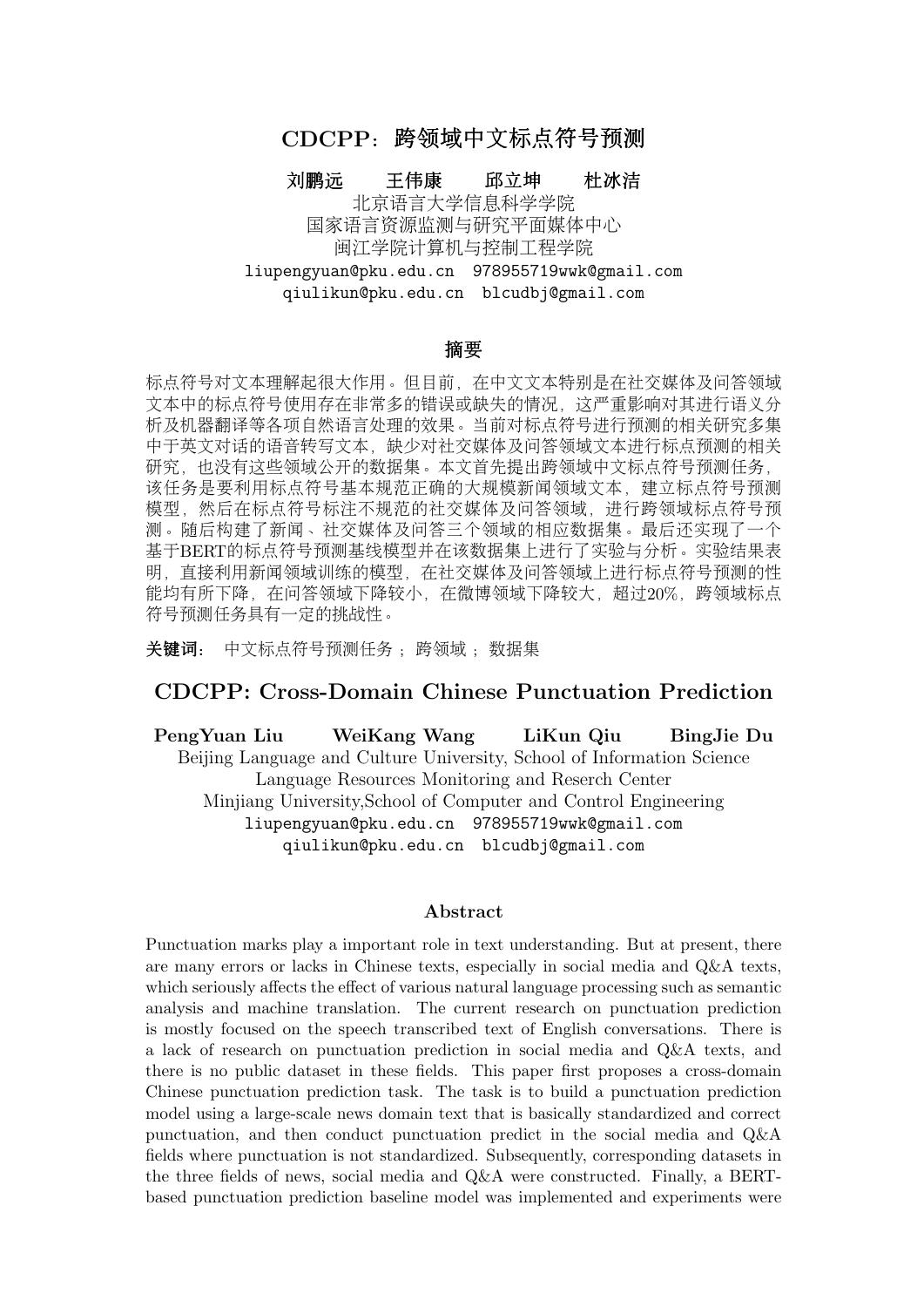<sup>文</sup>或总结上文的停顿,其部分功能与逗号类似。由本文任务的目的出发,我们选择最终标注<sup>的</sup> 标点符号只有五种: 逗号、顿号、分号、句号、问号。

#### 2.3 <sup>标</sup>注过程

<sup>整</sup>个标注由3名语言学在读硕士生作为标注员共同完成。首先是研读规范并进行试标注,<sup>对</sup> 不一致的地方进行讨论以及规范参考。待3名标注员均熟悉规范和标注后再进行正式标注。

<sup>对</sup>给定的问答领域及微博领域的测试集待标注语料,由两名标注员分别进行标注。在标<sup>注</sup> <sup>过</sup>程中,如果遇到难以理解的句子,由于很难对其进行正确的标点符号标注,标注员就直接抛 弃该条文本。语料中出现的其他非标点符号,如表情符号等手动删除。对新浪微博语料,我<sup>们</sup> <sup>控</sup>制标注每种文本长度的语料各600条,共1200条。对百度知道语料,我们控制标注共1200条。 <sup>标</sup>注完成后,由第三名标注员进行审核。审核的标准是排除标点符号使用不符合《用法》的<sup>原</sup> <sup>则</sup>性错误。审核后的文本,如2名标注员标注结果一致,则作为金标准文本保留,对于标注不一 致的文本,由第三名标注员进行仲裁。

由于《用法》并没有对标点符号进行严格的标注规定,特别是句中的成分之间是否停顿<sup>因</sup> 使用场景、使用习惯等存在差异,如:

a.突击停产后, 企业为了抢回时间满足订单生产, 往往会匆忙复工。这一停一开, 可能危 机四伏。

b.突击停产后,企业为了抢回时间满足订单生产往往会匆忙复工,这一停一开可能危机<sup>四</sup> 伏。

<sup>两</sup>段文本的标注都不存在原则性错误,只是各人语感不同,语块切分的大小不同,这样, <sup>对</sup>同一文本进行标点符号标注,可能会出现多种正确的标注。因此,在仲裁时,首先由第三<sup>名</sup> <sup>标</sup>注员保留仲裁得到的标注结果,作为金标准;然后,三名标注员对本条标注的不同结果进<sup>行</sup> 讨论,对三人加以讨论后确定符合《用法》的结果也加以保留,作为可选标准文本,附加在金 <sup>标</sup>准文本后,以空格分开。

#### 2.4 统计分析

<sup>最</sup>终形成的数据集共包含问答领域、微博中等及微博长文本数据各1200、600及600条。 由于每条可能包含有多个正确的标注结果,实际共包含问答领域、微博(中)及微博(长) <sup>数</sup>据各1328、803及779句。问答领域、微博(中)及微博(长)数据集的标注一致率分别 为:  $0.9751, 0.9572\%$  $0.9751, 0.9572\%$  $0.9751, 0.9572\%$  $0.9731^7$ 。

<sup>数</sup>据集的基本统计情况及标点符号的分布情况分别见表1及表2。此处仅对金标准文本而<sup>没</sup> <sup>有</sup>将可选标准文本包含在内进行统计。实际上,由于备选的正确标注文本不多,因此在平均<sup>长</sup> 度、平均标点个数文体点个数之比及标点符号分布几个方面,所得到的的结果 <sup>差</sup>异不大。

| 捉隼      | 数<br>条 <br>Ħ | 平均长度<br>字<br>条 | 个数,<br>平均标点<br>条 | ′标点数<br>可长/* |
|---------|--------------|----------------|------------------|--------------|
| 新闻      | 10000        | 70.16          | 5.61             | $12.51\,$    |
| 问答      | 1200         | 26.28          | 2.64             | 9.95         |
| 微博<br>中 | 600          | 58.14          | 6.18             | 9.41         |
| 微博      | 600          | 94.14          | 9.04             | 10.41        |
|         |              |                |                  |              |

Table 1: 数据集的基本统计情况

<sup>从</sup>表1可知,微博(长)的平均长度最长,包含标点个数最多,问答领域的平均文本长<sup>最</sup> <sup>短</sup>,包含标点个数最少。从平均文本长与平均标点个数之比可知,微博(中)的标点符号"<sup>密</sup> <sup>度</sup>"最大,平均9.41个字就有一个标点,而新闻领域标点符号"密度"最小,平均12.51个字才有<sup>一</sup> 个标点。

<sup>从</sup>表2可知,各领域中,逗号都是最常用标点符号,分号都是最不常用的标点符号。根<sup>据</sup> 《用法》的规定,顿号常用于重复的词语或成分之间,而分号则多用于并列的分句之间,因此 <sup>在</sup>层级关系上分号的层级要大于顿号,因此顿号的使用比分号多。在问答领域,由于文本普<sup>遍</sup> <sup>较</sup>短,没有出现分号。问号与句号在各领域中使用的情况比较复杂,新闻领域中问号比例较<sup>低</sup>

<span id="page-3-0"></span><sup>7</sup>计算标注一致率时包含标点符号类型的一致和断句的一致,所以五个标点符号以及空符号都包含在内。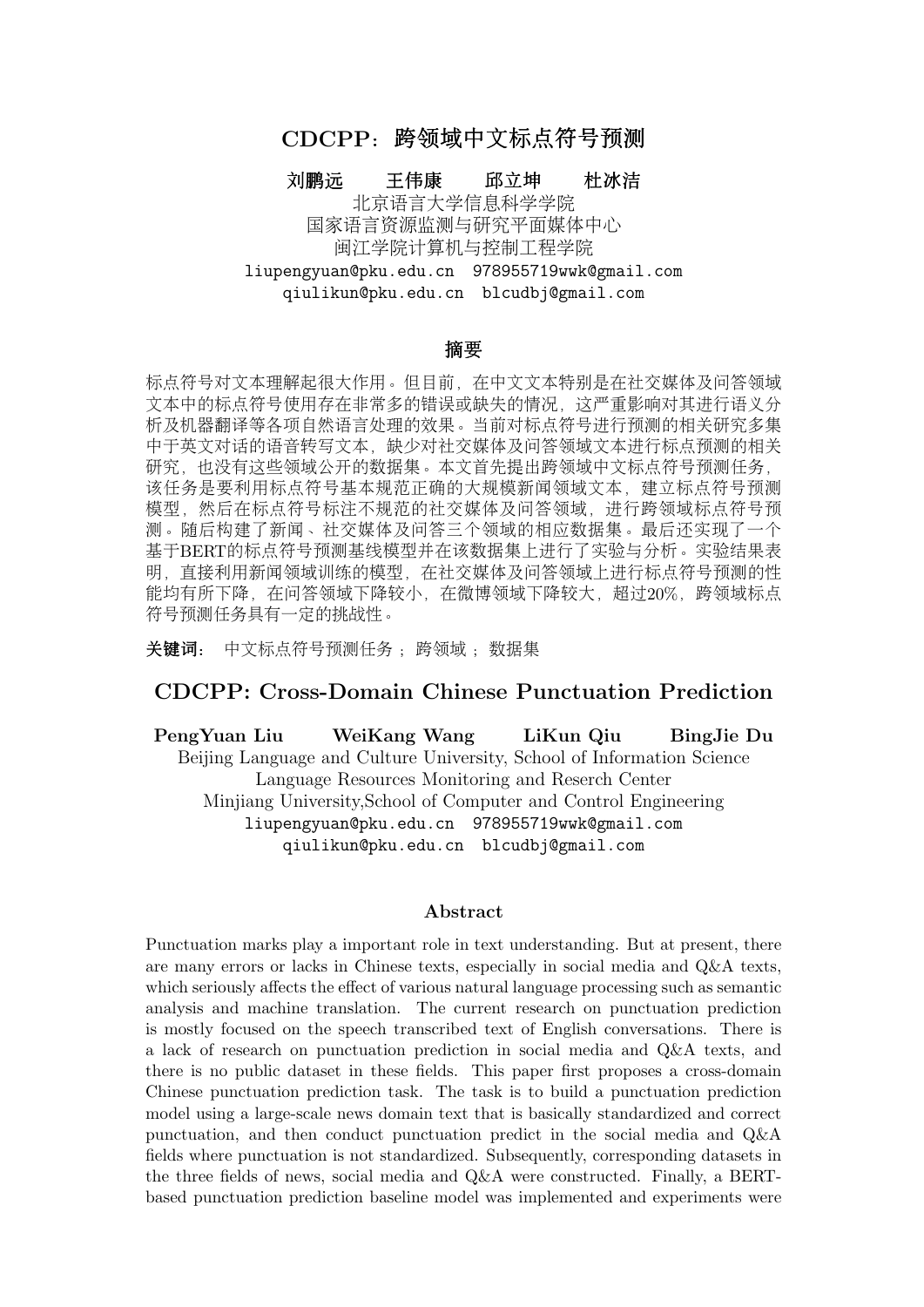| 标点符号 | 新闻          | 问答    | 微博<br>$(\Box \Box)$ | 微博<br>(长) |
|------|-------------|-------|---------------------|-----------|
| 逗号   | 55.13       | 49.13 | 52.62               | 55.01     |
| 问号   | 0.61        | 23.48 | 8.22                | 23.73     |
| 句号   | 26.06 25.21 |       | 25.99               | 15.37     |
| 顿号   | 17.00       | 2.16  | 12.83               | 4.96      |
| 分号   | 1.19        | 0.00  | 0.32                | 0.91      |

Table 2: 数据集中各种标点分布情况(%)

符合新闻文体特点,这符合我们的认知。在问答领域,提问较多,因此问号的比例总体高于微 <sup>博</sup>领域。句号在新闻、问答及微博(中)的分布相对接近,且在新闻中的使用相对更多。

<sup>针</sup>对微博长句种问号使用比句号使用更频繁的现象,我们进一步分析文本的内容,发现微 博长句中存在不少连续发问的现象,如:

"渣完基三的直接后果就是,为毛我没有轻功?为毛我没有内力?为毛我只是想去个我想<sup>个</sup> <sup>地</sup>方要做交通工具神行不了?为毛下个楼还要等电梯或走楼梯?不能轻功跳过去?桑不起。<sup>于</sup> 是我要睡觉了,梦里好好调戏内功[8](#page-4-0)。"

#### 3 任务

### 3.1 形式<sup>化</sup>

标点符号预测可视为一个序列标注任务,即给定一个文本输入序列: $X = \{x_1, x_2, x_i, \ldots x_n\}$ 要得到一个标点符号标答序列 $V = f_{2k-2k} = u_1 \cdot \lambda$ ,横刑所需要预测的标签焦合加下责所 ,需要得到一个标点符号标签序列 $Y = \{y_1, y_2, y_i, \ldots y_n\}$ 。模型所需要预测的标签集合如下表所<br>示。标签焦合中,0为无标点(space),1为逗号,2为句号,3为问号,4为顿号,5为分号。 <sup>示</sup>。标签集合中,0为无标点(space),1为逗号,2为句号,3为问号,4为顿号,5为分号。

| 示       | 53. |   |
|---------|-----|---|
| space   |     |   |
|         |     |   |
| $\circ$ |     | h |

Table 3: <sup>标</sup>点标签<sup>表</sup>

### 3.2 设置

<sup>严</sup>格设置。仅以数据集每个条目的金标准文本作为正确的标注结果,即每个待预测文本, <sup>其</sup>正确的标点符号唯一。此种设置下,各数据集分别命名为:问答-严格,微博(中)-严格, 微博(长)-严格。

宽松设置。将数据集中每个条目的所有标注文本作为正确的标注结果,即包含金标准文 <sup>本</sup>也包含可选标准文本,对对每个待遇测文本,部分标注的结果可以不唯一,但都视为正确<sup>的</sup> <sup>标</sup>注结果。此种设置下,各数据集分别命名为:问答-宽松,微博(中)-宽松,微博(长)-<sup>宽</sup> 松。

此外,由于数据集中每个条目均可以由多句组成,因此在本文的标点标签体系中,句中<sup>标</sup> <sup>点</sup>标签有6种可能(含无标点),但句末标点仅有两种可能:问号/句号,模型会相对容易地<sup>学</sup> 到句末标点的信息。考虑到这个影响, ^ 对句末, 使用以下两个设置:

<sup>1</sup>)含句末。即在测试时,将文本中所有标点符号考虑在内(包含句末标点)。

<sup>2</sup>)无句末。即在测试时,不将文本中的句末标点考虑在内。

# <sup>4</sup> <sup>实</sup>验

# 4.1 模<sup>型</sup>

<sup>基</sup>于预训练语言模型BRET的方法在NLP领域各项任务上均取得了很好的性能,文本也<sup>基</sup> 干BERT建立了一个简单的标点符号预测基线模型。如下图所示,模型输入一段文本, $X =$  $\frac{\{x_1, x_2, x_i, \ldots x_n\}, \text{BERT首先把模型的输入转化为词嵌入矩阵,再经过一个线性变换层将最后$ 

<span id="page-4-0"></span><sup>8</sup>选自微博(长)标准数据集。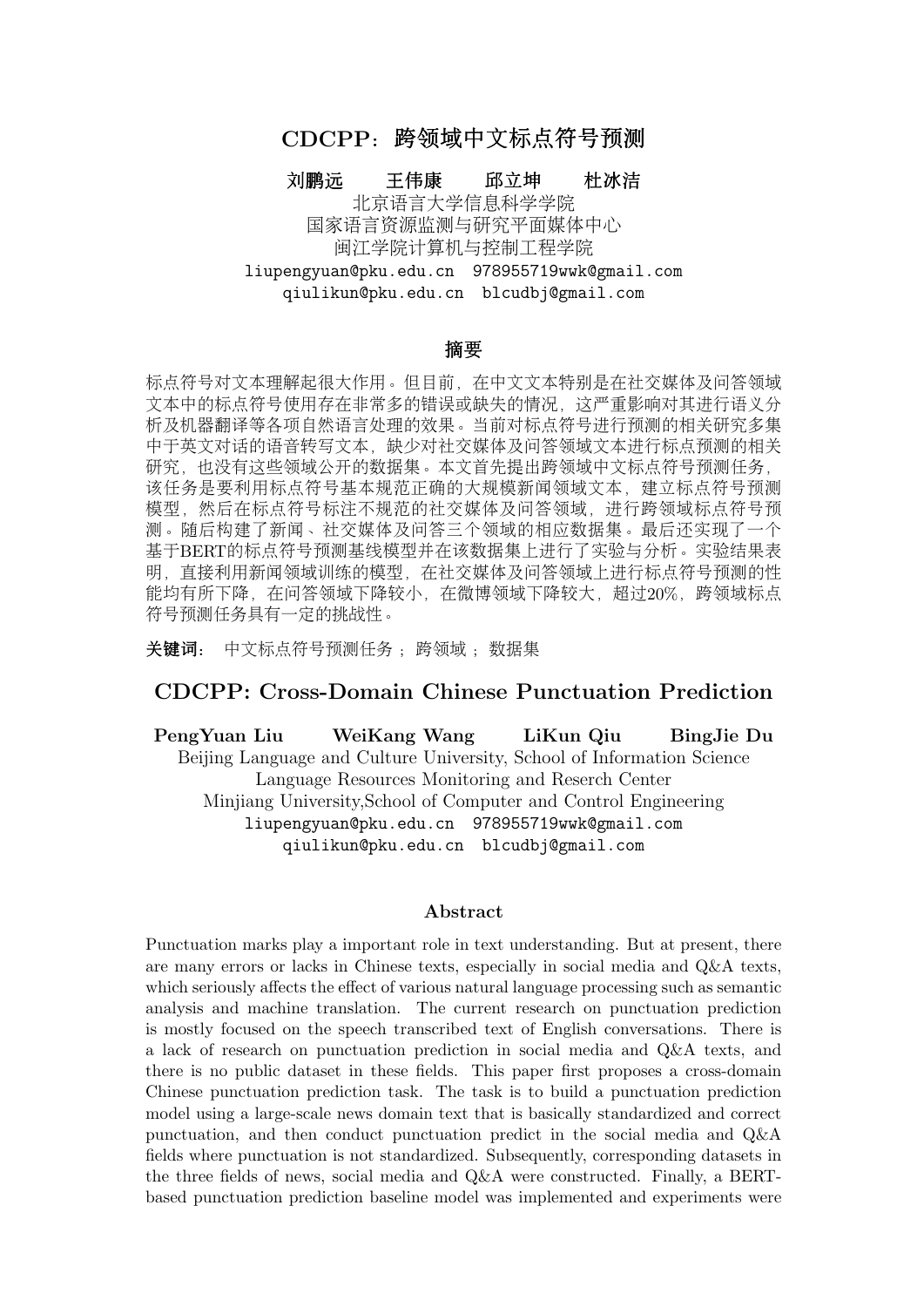一维的词嵌入维度转换为标签,最后经过softmax层输出序列Y, $Y = \{y_1, y_2, y_i, \ldots y_n\}$ ,代表 每个字后面的标签序列。

从本文第2节表2可知,本数据集中标点符号的分布很不平衡,实际上,文本中的标点符号 数量比其中字的数量少得多,因此上述模型输出大部分的标签都是无标点的"0"标签,直接采 用交叉熵作为损失函数会导致模型在训练时更倾向于输出无标点类别,使得模型学习不到足够 <sup>的</sup>标点特征。为解决这个问题,我们将原来的交叉熵损失改为现在的Focal Loss损失[\(Lin et al.,](#page-0-0) [2017\)](#page-0-0),该损失函数调整了样本在训练中所占的权重。原本的Focal Loss是在二分类中实现的, <sup>这</sup>里将它扩展到多分类问题当中。原Focal Loss <sup>公</sup>式如下:

$$
L_{fl} = \begin{cases} -\alpha (1 - y')^{\gamma} \log y' & , y = 1 \\ -(1 - \alpha) y'^{\gamma} \log(1 - y') & , y = 0 \end{cases}
$$
(1)

<sup>其</sup>中α和γ是两个可以调节的超参数。 我们将二分类的Focal Loss拓展到多分类中:

$$
L_{fl} = -\alpha_i (1 - y_i)^\gamma \log(y^i) \tag{2}
$$

其中, $\alpha_i$ 代表第i个标签的调节因子, $y_i$ 代表第i个标签的预测概率。

#### 4.2 参数设置

<sup>本</sup>文使用的BERT模型是Google公开的bert-base[9](#page-5-0),模型是由12层的Transformer encoder预 <sup>训</sup>练而成,自注意力头数为12,隐藏层维度为768,总参数量为110MB。训练时,我们设置<sup>的</sup> 学习率大小是5e-5, 批大小是64, Dropout设置为0.25, 训练轮数为15轮。

# 4.3 评价指标

<sup>在</sup>本文的中文标点符号预测任务中,使用分类问题的评价指标精确度P(Precision)、<sup>召</sup> 回率R (Recall) 和F1 值来评价模型整体性能, 以F1 值作为主要评价指标, 具体公式如下图所 示:

$$
F_1 = \frac{2 * Precision * Recall}{Precision + Recall}
$$
\n(3)

#### 4.4 <sup>实</sup>验结<sup>果</sup>

<sup>首</sup>先利用在本文第2小节中整理好的人民日报训练语料进行训练。然后,在本文建立数据<sup>集</sup> <sup>的</sup>问答及微博领域下进行测试。实验结果详见表4。表4列出了本文各领域数据集在本文任务<sup>设</sup> <sup>置</sup>下的模型性能。基线模型在新闻领域中的性能并无宽松/严格设置,列在最后一行。

<sup>可</sup>以发现模型在问答领域的性能较好,明显高于微博领域的性能,因为问答领域文本<sup>较</sup> 短, 微博领域的文本更不规范,因此这也比较符合实际情况与我们的预期。同时, 宽松设置均 优于严格设置,含句末设置均优于不含句末设置。

<sup>图</sup>2(a)是对比新闻领域,严格-宽松两种任务设置下性能下降的柱状图。可以看出,对比 <sup>新</sup>闻领域,基线模型迁移到问答及微博领域后,标点符号预测的性能在所有设置下,均有不<sup>同</sup> 程度的下降,微博领域的下降更多,微博(中)下降的幅度大于微博(长),微博(中)-严格 下降的最为明显,超过了20%。跨领域标点标注任务具有一定挑战性,模型性能还有较大提升 空间。

图2(b)是无句末设置比含句末设置时模型性能下降的柱状图。在所有领域,无句末均较 <sup>含</sup>句末均有有不同程度下降,其中问答领域下降幅度最高(近7%),微博次之,新闻领域下<sup>降</sup> 最少。问答领域下降幅度最高的原因在于,问答领域中的问句(对应句末问号)或答句(对应 <sup>句</sup>末句号),比较典型,模型相对容易判断。

<span id="page-5-0"></span><sup>9</sup>https://github.com/google-research/bert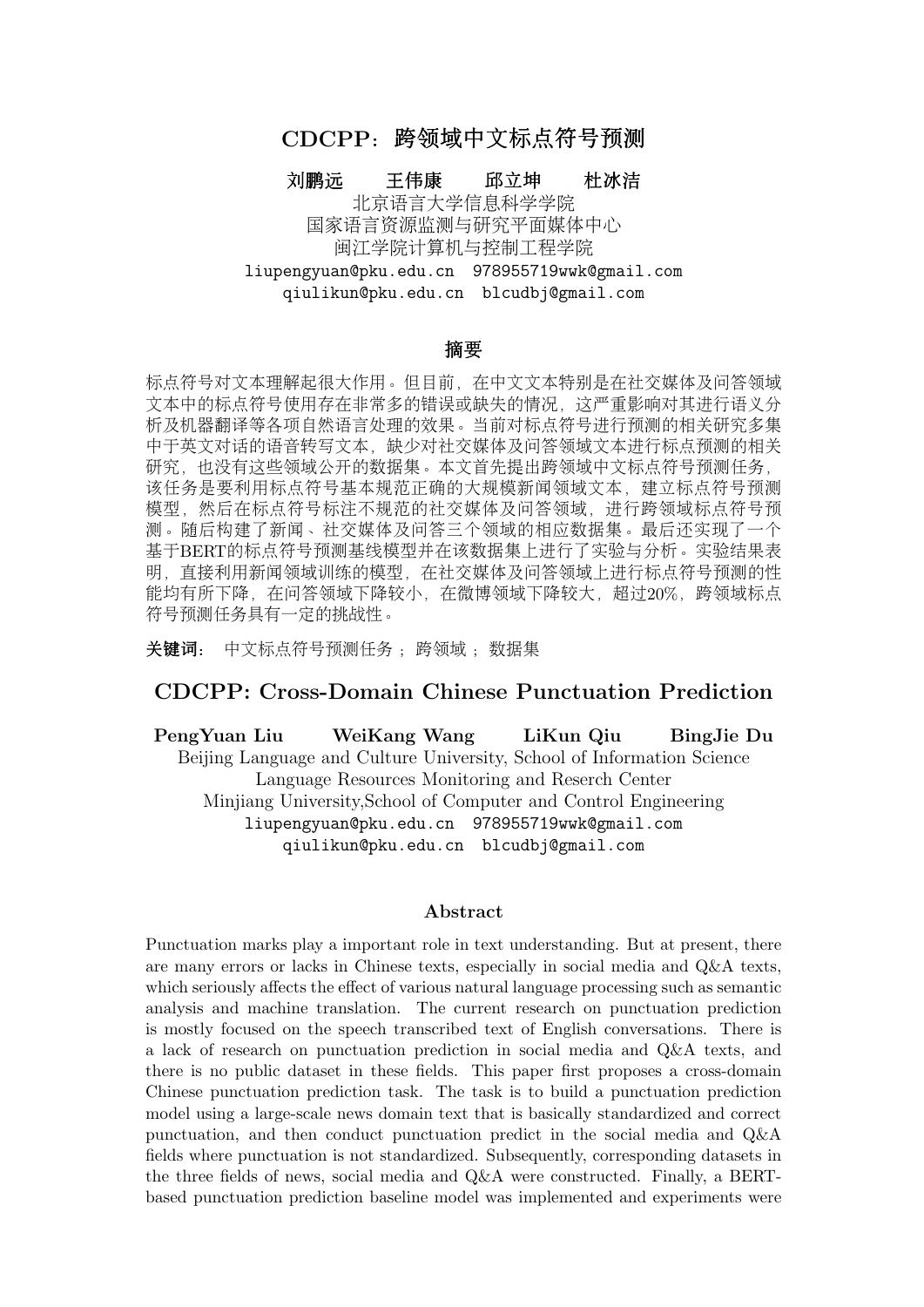| 数据集           | P      |        | R      |        | $F_1$  |        |
|---------------|--------|--------|--------|--------|--------|--------|
|               | 含句末    | 无句末    | 含句末    | 无句末    | 含句末    | 无句末    |
| 问答-严格         | 0.8223 | 0.7483 | 0.8348 | 0.7697 | 0.8285 | 0.7589 |
| (中)-严格<br>微博  | 0.6799 | 0.6295 | 0.6661 | 0.6138 | 0.6729 | 0.6216 |
| (长)-严格<br>微博  | 0.6823 | 0.6478 | 0.6889 | 0.6543 | 0.6856 | 0.6510 |
| 问答-宽松         | 0.8350 | 0.7603 | 0.8474 | 0.7884 | 0.8412 | 0.7741 |
| (中)-宽松<br>微博  | 0.6981 | 0.6509 | 0.6935 | 0.6447 | 0.6958 | 0.6478 |
| (长) -宽松<br>微博 | 0.6930 | 0.6592 | 0.7029 | 0.6695 | 0.6979 | 0.6643 |
| 新闻            | 0.8834 | 0.8647 | 0.8794 | 0.8600 | 0.8814 | 0.8624 |

Table 4: <sup>基</sup>线模型在本文任务设置下各领域数据集上的性能结<sup>果</sup>



<sup>(</sup>a) <sup>各</sup>领域较新闻领域性能下降柱状<sup>图</sup> (b) <sup>无</sup>句末比含句末性能下降柱状<sup>图</sup>





Figure 2: <sup>各</sup>模型性能下降柱状<sup>图</sup>

# 5 错误分析与讨论

标点符号的预测错误可分为三种类型: 1)漏标, 即本应有标点的地方, 预测为无标 <sup>点</sup>;2)多标,即本应没有标点的地方,预测出现标点;3)错标,即预测的标点类型与数<sup>据</sup> 集人工标注的标点不一致。前两种类型是断句错误,最后一种类型是标点使用错误。表5为两 <sup>个</sup>领域的标注错误类型分布情况[10](#page-6-0)。可以看出,严格和宽松两个领域错误类型分布差别不大。 <sup>问</sup>答领域的漏标错误要明显高于微博领域,相反多标的情况要少于微博领域。受到领域特征 <sup>的</sup>影响,问答领域的文本长度普遍较短,而基线模型是在新闻领域中训练的,新闻领域中<sup>平</sup> 均12.51个字才有一个标点 (见2.4节表1), 因此, 问答领域中的文本, 模型在预测时可能会完 <sup>全</sup>不标注。因此问答领域的漏标情况会比微博领域更多。在微博领域中,多标的错误要比其<sup>他</sup> <sup>两</sup>种错误要多,这是因为微博领域的文本更加口语化,通常还会有一些专有名词、缩略语、<sup>新</sup> <sup>词</sup>新语等,因此在自动标注的过程中,会出现固定搭配之间被插入标点符号的情况,最终导致 微博领域的多标错误所占比例较大。

以下是不同领域中的错误案例,各种类型各三组文本,每组文本包含两条文本,第一条<sup>文</sup> <sup>本</sup>为自动标注得到的错句,句前有错号,后一句为标准数据集中的正确文本,句前有对号。<sup>三</sup> 组文本分别来自问答、微博(中)及微博(长):

<span id="page-6-0"></span><sup>10</sup>需要说明的是,由于标点使用不具有唯一性,所以实验得出的错误文本只是相对于标准数据集而言的,机器<sup>标</sup> <sup>注</sup>的某些文本虽然不在标准数据集中但其标注也可能是正确的,但这种情况非常少。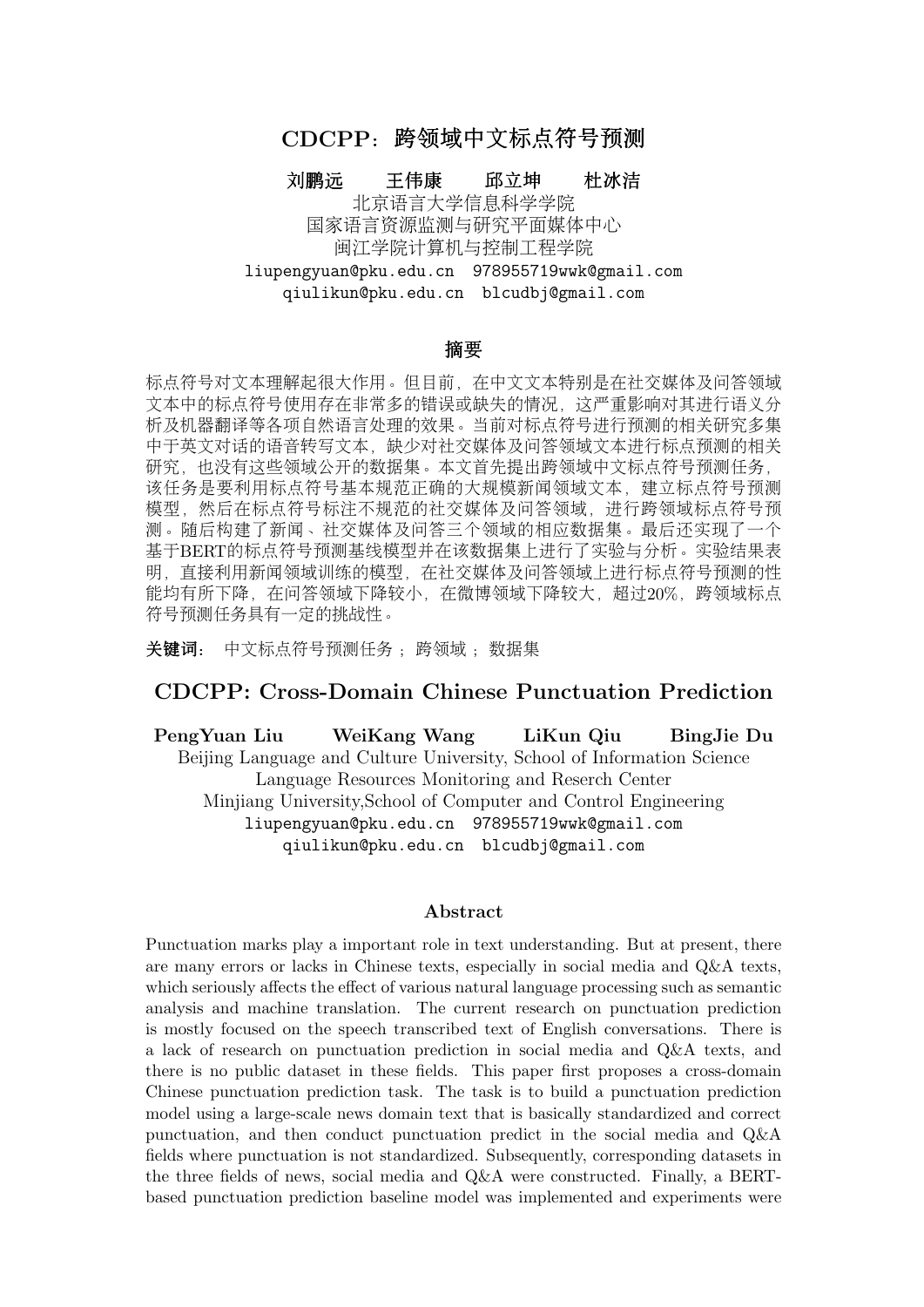| 数据集          | 模型预测  |       |       |  |
|--------------|-------|-------|-------|--|
|              | 漏标    | 多标    | 错标    |  |
| 问答-严格        | 39.02 | 24.97 | 36.00 |  |
| 微博(中)-严格     | 25.73 | 44.03 | 30.23 |  |
| 微博(长)-严格     | 29.74 | 42.74 | 27.79 |  |
| 问答-宽松        | 39.16 | 24.43 | 36.41 |  |
| (中)-竈松<br>微博 | 26.25 | 42.97 | 30.79 |  |
| 微博(长)-宽松     | 29 46 | 42.35 | 28.19 |  |

Table 5: <sup>基</sup>线模型预测错误类型分布及原始标注错误类型分布(%)。由于句末标点只影响<sup>错</sup> <sup>标</sup>的分布,且对整体预测错误的分布影响较小,此处没有列出不包含句末标点的情况。

#### a.漏标

**入**巴金的激流三部曲爱情三部曲分别是什么?

✔ 巴金的激流三部曲、爱情三部曲分别是什么?

 $\bm{\mathsf{X}}$ 余华、马原、李耳格非不敢和他们谈文学,但是私下找余华老师看了下牙,他说牙龈是 <sup>可</sup>以自我恢复的,解我多年心头大惑。

✔余华、马原、李耳、格非,不敢和他们谈文学,但是私下找余华老师看了下牙,他说牙 <sup>龈</sup>是可以[自](#page-7-0)我恢复的,解我多年心头大惑。

**X**...<sup>11</sup>会上,李公平局长强调,要严肃工作纪律,切实加强对填报志愿工作的督查和管<br>确保会年网上填报主原工作平稳有序顺利进行。 <sup>理</sup>,确保今年网上填报志愿工作平稳有序顺利进行。

✔...会上,李公平局长强调,要严肃工作纪律,切实加强对填报志愿工作的督查和管理, <sup>确</sup>保今年网上填报志愿工作平稳、有序、顺利进行。

### b.多<sup>标</sup>

**入**可以修改邮箱, 请您提供其他邮箱, 谢谢, 您了。

✔ 可以修改邮箱, 请您提供其他邮箱, 谢谢您了。

X光明能挺住吗?带不带?这么恐吓老百姓的?这个是不是夸张了点啊?...

✔光明能挺住吗? 带不带这么恐吓老百姓的? 这个是不是夸张了点啊? ...

**X**...人是衰,到了何种境界才能发生百年难遇的事? 思绪凌乱了。

✔...人是衰到了何种境界才能发生百年难遇的事? 思绪凌乱了。

#### c.错标

**X**八年级上学期期末考试, 地理考不考下学期的内容。

√八年级上学期期末考试, 地理考不考下学期的内容?

**X**体育满分,是我的体质变好了,能跑了,还是上大学的女生都颓废了,我五十米第一, <sup>排</sup>球第一。这是怎么了?我神灵附体了。

√体育满分。是我的体质变好了,能跑了,还是上大学的女生都颓废了?我五十米第一, <sup>排</sup>球第一,这是怎么了?我神灵附体了?

入犯了一个错,需要另外十个错误来掩盖啊,他们小区的监控镜头能证明他在家睡觉,还 <sup>有</sup>这样负责的物管啊。...

√犯了一个错,需要另外十个错误来掩盖啊。他们小区的监控镜头能证明他在家睡觉?还 有这样负责的物管啊?...

<sup>综</sup>合两个领域的错误案例发现,在断句错误中,漏标常见于文本中的并列成分之间,漏<sup>标</sup> <sup>的</sup>标点多为顿号。多标常会造成语义内涵错误,多标的符号多是逗号或者句号。而标点符号<sup>类</sup>

<span id="page-7-0"></span><sup>11</sup>以下省略号并非文本之中的符号,因文本较长,在此省略上下文。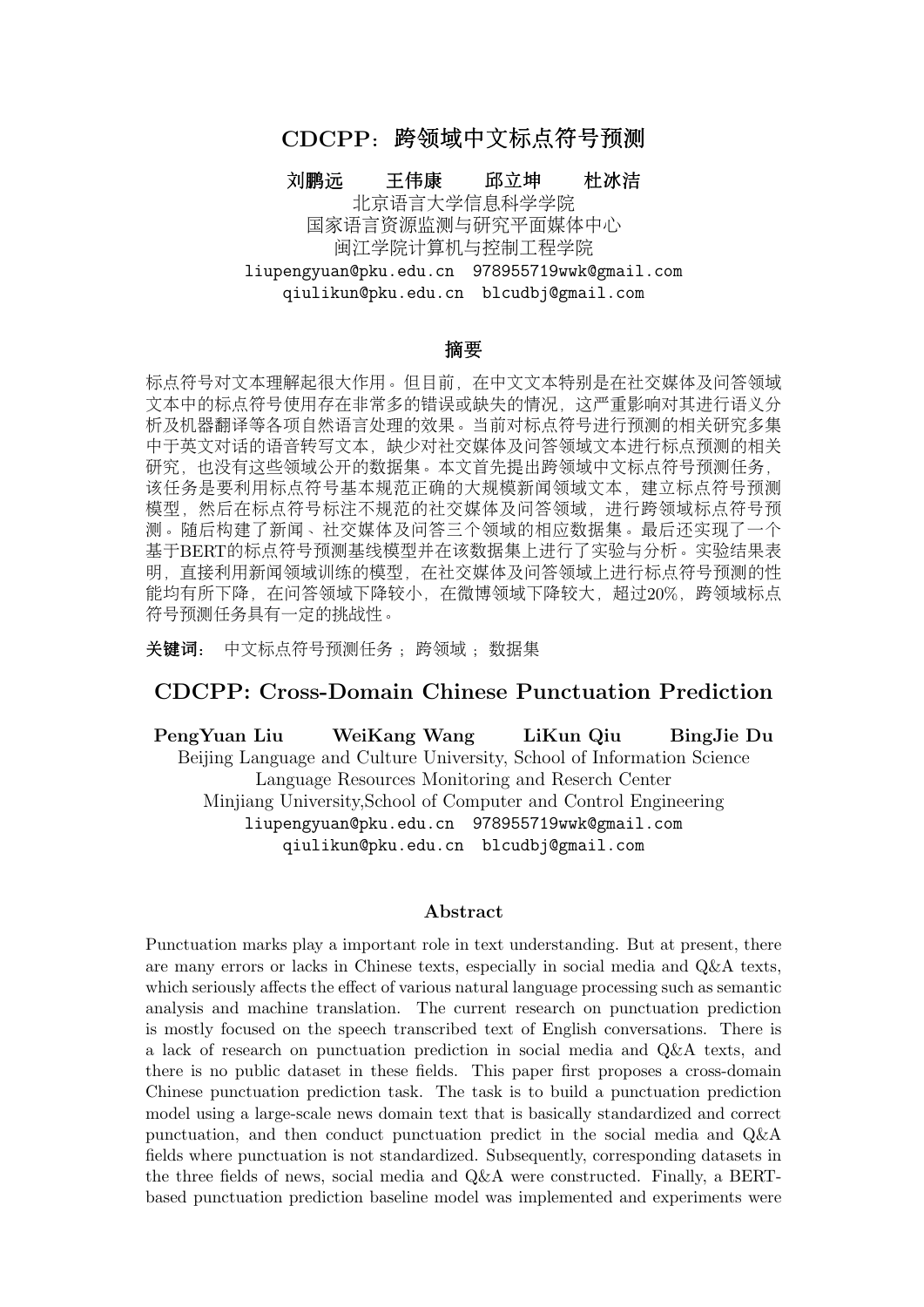<sup>型</sup>错误则多见于句号和问号之间,造成疑问和陈述语气混淆。有些自动预测的错误是OOV识<sup>别</sup> <sup>造</sup>成的,如例a中的第二组;有些预测错误较为明显,可能是人民日报语料中没有出现类似"<sup>考</sup> 不考"这样的上下文,如例c中的第1组;但更多的预测错误难以分析具体原因,通常需要对句子 <sup>意</sup>义的精细把握与理解。

# 6 相关工作

<sup>国</sup>际上标点符号预测或标点符号恢复任务的相关研究主要在语音识别领域。主要是基于<sup>机</sup> <sup>器</sup>学习或深度学习的方法,输入数据为听觉信息,文本信息或两者的结合。标点符号预测或<sup>任</sup> <sup>务</sup>的目前主流研究可按目标问题分为以下两类:

第一类是将该任务视为序列标注问题[\(Ueffing et al., 2013;](#page-0-0) [Zelasko et al., 2018](#page-0-0)), 模型要为 每一个位置指定一个标点符号(或无)。一些研究[\(Lu and Ng, 2010;](#page-0-0) [Ueffing et al., 2013;](#page-0-0) [Hasan](#page-0-0) [et al., 2015\)](#page-0-0)表明条件随机场 (CRF) 在标点符号预测任务上是比较有效的。近年来, 随着神经 网络的兴起, [Che et al. \(2016\)](#page-0-0)首先提出了一种基于卷积神经网络的模型来进行标点预测, 结果 表明, 基于神经网络的方法优于之前基于CRF的方法。Tilk and Alumäe (2015)基于长短时记忆 <sup>网</sup>络(LSTM)及带注意力机制的双向反馈神经网络模型(T-BRNN)进一步提高了标的符号预测<sup>的</sup> 性能。[Yi et al. \(2017\)](#page-0-0)利用双向LSTM结合CRF模型 (BiLSTM-CRF) 以及一个其上的集成模 <sup>型</sup>取得了基于序列标注方法目前的最佳性能。

第二类是将其视为单语机器翻译问题,源语言为不含有标点符号的文本,目标语为带标<sup>点</sup> 符号的文本[\(Peitz et al., 2011;](#page-0-0) [Driesen et al., 2014;](#page-0-0) [Cho et al., 2012\)](#page-0-0), 或目标语为标点符号序列 如[\(Klejch et al., 2016;](#page-0-0) [Klejch et al., 2017\)](#page-0-0),提出了一个带注意力机制的编码器解码器架构来<sup>解</sup> <sup>决</sup>标点符号预测。[Kim \(2019\)](#page-0-0)提出一种带逐层多头注意力的RNN网络进行标点符号预测,并<sup>取</sup> 得了仅使用词汇特征方法的最好性能。受自注意力机制[Vaswani et al. \(2017\)](#page-0-0)在NLP任务中有<sup>效</sup> <sup>性</sup>,[Yi and Tao \(2019\)](#page-0-0)提出了一个利用自注意力机制的神经网络模型,可同时在文本和声学<sup>的</sup> <sup>嵌</sup>入基础上利用自注意力来获得更好的表示。

<sup>还</sup>有学者引入其他相关任务来提升标点符号预测的性能,[Zhang et al. \(2013\)](#page-0-0)提出一种<sup>联</sup> <sup>合</sup>句法分析的标点符号预测方法,该方法能利用丰富的句法标注信息,取得了很好的效果。此 外,在训练CRF与神经网络时,由于词性信息可以作为有效提升标点符号标注性能的特征[Cho](#page-0-0) [et al. \(2015\)](#page-0-0), [Yi et al. \(2020\)](#page-0-0)提出了一种基于BERT的对抗多任务学习方法, 在标点符号预测 <sup>任</sup>务外,额外训练词性标注任务,两者进行对抗,最终在标点符号预测任务上取得了很好的<sup>性</sup> 能。

虽然有少数对越南语[\(Pham et al., 2019\)](#page-0-0)及中文[\(Zhao et al., 2012\)](#page-0-0)的相关研究, 以及^ 对中 <sup>文</sup>古文的古文断句研究如黄建年,侯汉<sup>清</sup> [\(2008\)](#page-0-0);张开旭,夏云庆,宇<sup>航</sup> [\(2009\)](#page-0-0);王博立[,](#page-0-0)<sup>史</sup> 晓东,苏劲松 [\(2017\)](#page-0-0)及俞敬松, O一, 张永伟 [\(2019\)](#page-0-0),。但大多数研究基本都集中在英语上。

<sup>绝</sup>大多数研究基于IWSLT数据集[\(Federico et al., 2012\)](#page-0-0)。该数据集语料来源于TED公开 <sup>演</sup>讲,主题十分广泛,转录质量很高。这个数据集经[Che et al. \(2016\)](#page-0-0)重新组织整理,训<sup>练</sup> 数据集来源于IWSLT2012英文翻译track, 约210万个单词, 14.4万个文本。开发集约29.6万 个单词,2.1万个文本。有两个测试集及Ref和ASR,来源于IWSLT2011,包含约1.3万个单 <sup>词</sup>,860个文本。数据集中有逗号、句号和问号三种标点符号,以及一个非标点标记"O"。

# 7 结论

<sup>本</sup>文提出一个领域迁移的标点恢复/标注任务,标注了一个包含问答领域,微博短文本和微 <sup>博</sup>长文本领域的测试集集合,并给定人民日报语料作为验证集。我们给出一个基于预训练语言 模型bert的基线模型,并使用focal loss来缓解标签不均衡问题。该模型在人民日报上进行训<sup>练</sup> <sup>并</sup>在本数据集上进行了验证。在此基础上,向问答及微博两个领域进行迁移。实验结果表明, <sup>向</sup>问答领域的迁移效果较好,但是向社交媒体(微博)领域的迁移效果较差,且比源领域下<sup>降</sup> <sup>了</sup>20%。我们进一步对模型自动标注的结果进行了分析,发现漏标、多标与类型错误这几种<sup>错</sup> <sup>误</sup>的分布较为均衡;从领域比较来看,微博更容易多标,问答更容易漏标。有些自动标注的<sup>错</sup> 误确实需要比较敏感的语感才能辨别。总体来说, 跨领域标点符号迁移任务具有一定挑战性, 特别是向微博领域迁移,各模型在这个任务上还有较大的提升空间,未来可以利用各种迁移<sup>学</sup> <sup>习</sup>或多任务学习的方法来尝试解决。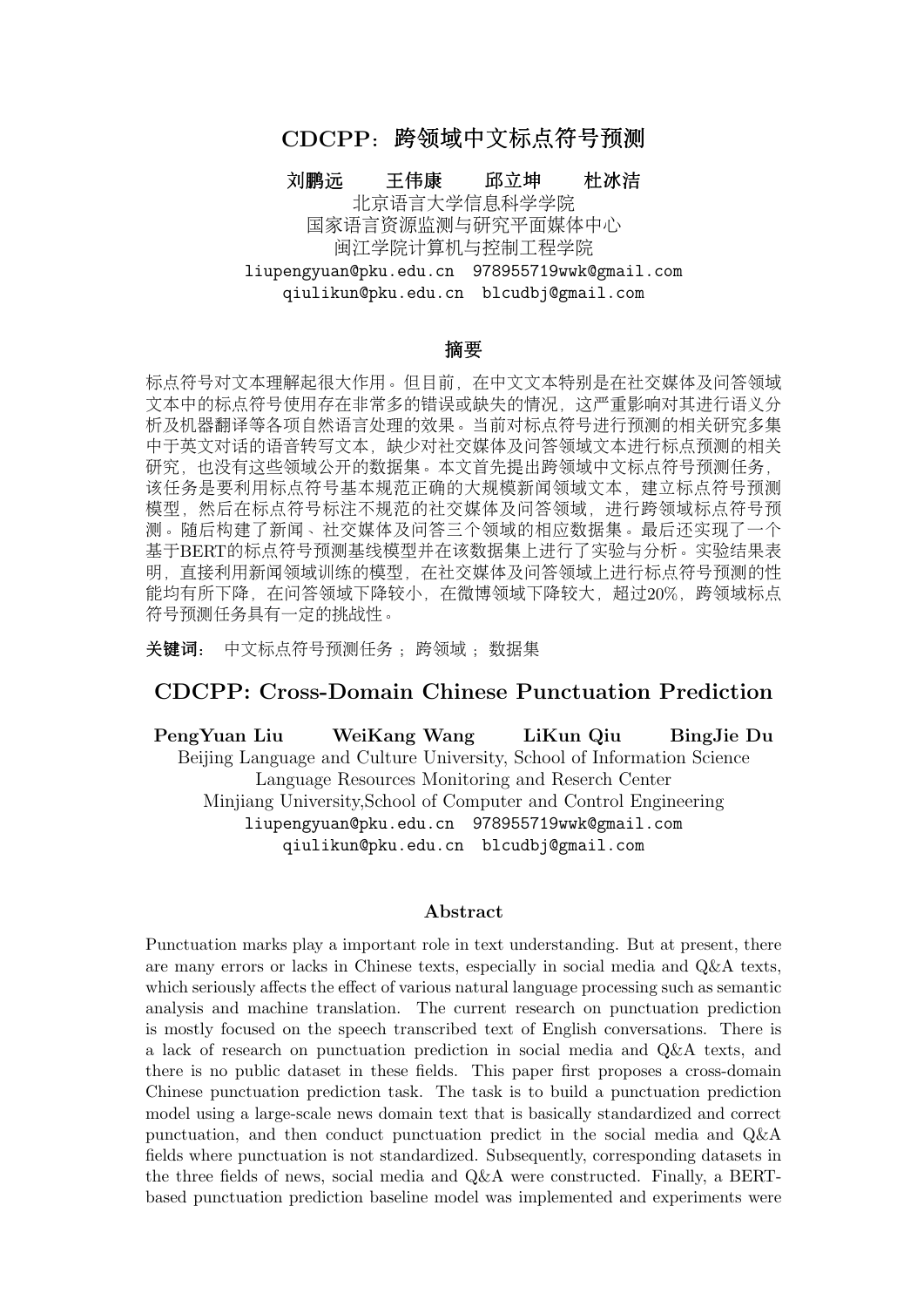# 致谢

<sup>本</sup>文受北京市自然科学基金资助项目(4192057)资助。感谢匿名评阅人的建议。

# 参考文献

- Doug Beeferman, Adam Berger, and John Lafferty. 1998. Cyberpunc: A lightweight punctuation annotation system for speech. In Proceedings of the 1998 IEEE International Conference on Acoustics, Speech and Signal Processing, ICASSP'98 (Cat. No. 98CH36181), volume 2, pages 689–692. IEEE.
- Xiaoyin Che, Cheng Wang, Haojin Yang, and Christoph Meinel. 2016. Punctuation prediction for unsegmented transcript based on word vector. In Proceedings of the Tenth International Conference on Language Resources and Evaluation (LREC'16), pages 654–658.
- Eunah Cho, Jan Niehues, and Alex Waibel. 2012. Segmentation and punctuation prediction in speech language translation using a monolingual translation system. In *International Workshop on Spoken* Language Translation (IWSLT) 2012.
- Eunah Cho, Kevin Kilgour, Jan Niehues, and Alex Waibel. 2015. Combination of nn and crf models for joint detection of punctuation and disfluencies. In Sixteenth annual conference of the international speech communication association.
- Jacob Devlin, Ming-Wei Chang, Kenton Lee, and Kristina Toutanova. 2018. BERT: pre-training of deep bidirectional transformers for language understanding. CoRR, abs/1810.04805.
- Joris Driesen, Alexandra Birch, Simon Grimsey, Saeid Safarfashandi, Juliet Gauthier, Matt Simpson, and Steve Renals. 2014. Automated production of true-cased punctuated subtitles for weather and news broadcasts. In Fifteenth Annual Conference of the International Speech Communication Association.
- Marcello Federico, Mauro Cettolo, Luisa Bentivogli, Paul Michael, and Stüker Sebastian. 2012. Overview of the iwslt 2012 evaluation campaign. In IWSLT-International Workshop on Spoken Language Translation, pages 12–33.
- Madina Hasan, Rama Doddipatla, and Thomas Hain. 2015. Noise-matched training of crf based sentence end detection models. In Sixteenth Annual Conference of the International Speech Communication Association.
- Seokhwan Kim. 2019. Deep recurrent neural networks with layer-wise multi-head attentions for punctuation restoration. In ICASSP 2019-2019 IEEE International Conference on Acoustics, Speech and Signal Processing (ICASSP), pages 7280–7284. IEEE.
- Ondřej Klejch, Peter Bell, and Steve Renals. 2016. Punctuated transcription of multi-genre broadcasts using acoustic and lexical approaches. In 2016 IEEE Spoken Language Technology Workshop (SLT), pages 433–440. IEEE.
- Ondřej Klejch, Peter Bell, and Steve Renals. 2017. Sequence-to-sequence models for punctuated transcription combining lexical and acoustic features. In 2017 IEEE International Conference on Acoustics, Speech and Signal Processing (ICASSP), pages 5700–5704. IEEE.
- Tsung-Yi Lin, Priya Goyal, Ross Girshick, Kaiming He, and Piotr Dollár. 2017. Focal Loss for Dense Object Detection. arXiv e-prints, page arXiv:1708.02002, August.
- Yang Liu, Elizabeth Shriberg, Andreas Stolcke, Dustin Hillard, Mari Ostendorf, and Mary Harper. 2006. Enriching speech recognition with automatic detection of sentence boundaries and disfluencies. IEEE Transactions on audio, speech, and language processing, 14(5):1526–1540.
- Xin Liu, Qingcai Chen, Chong Deng, Huajun Zeng, Jing Chen, Dongfang Li, and Buzhou Tang. 2018. LCQMC:a large-scale Chinese question matching corpus. In Proceedings of the 27th International Conference on Computational Linguistics, August.
- Wei Lu and Hwee Tou Ng. 2010. Better punctuation prediction with dynamic conditional random fields. In Proceedings of the 2010 conference on empirical methods in natural language processing, pages 177–186.